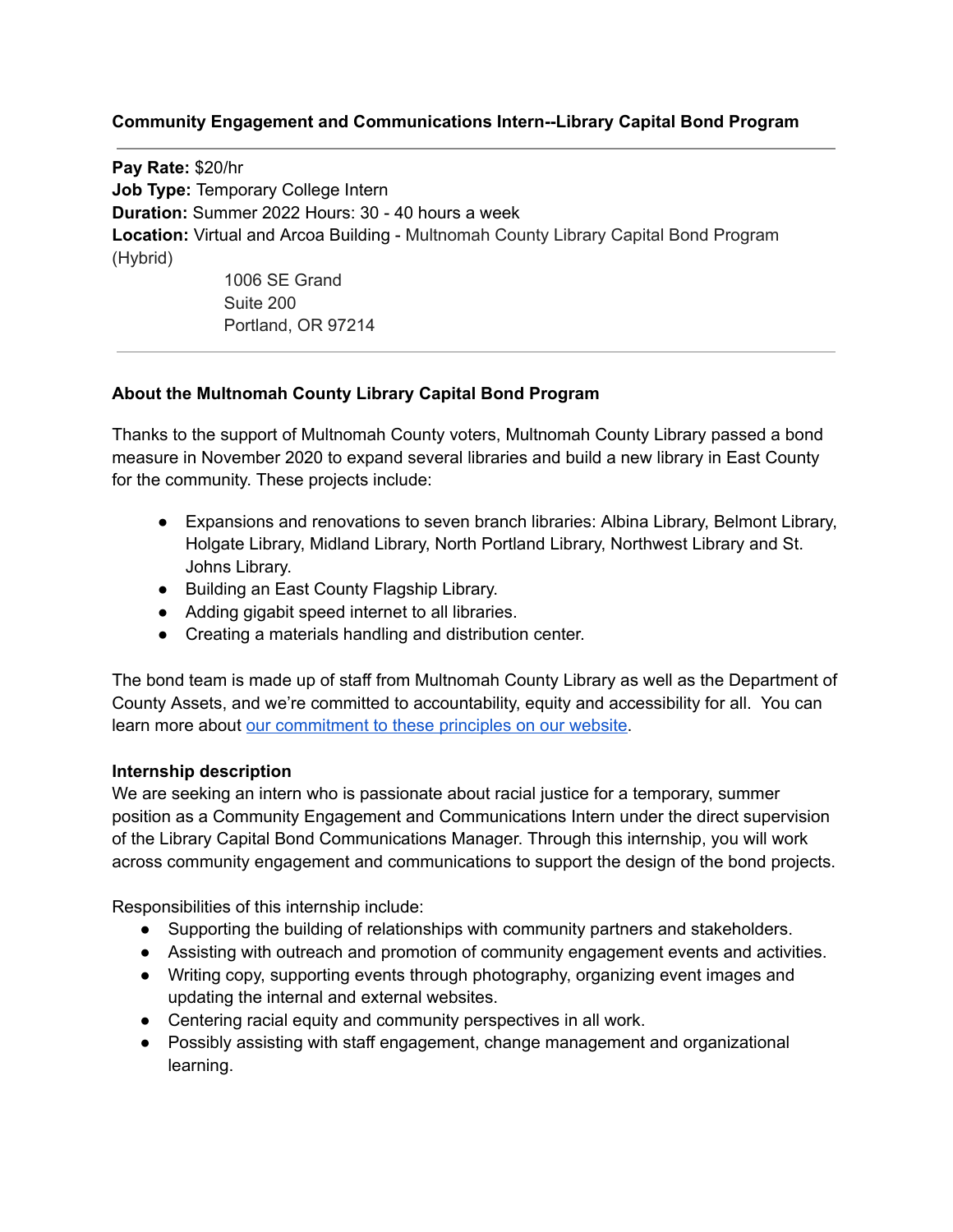## **Ideal skills and characteristics:**

- Strong written, verbal and interpersonal communication skills.
- An ability to incorporate an equity lens into all internship functions and considerations.
- Ability to work independently with minimal supervision as well as the ability to collaborate within a team environment.
- Strong presentation and verbal communication skills in active listening, speaking and storytelling. Willing to ask questions.
- Creative thinking, including looking at issues from a different perspective, identifying connections and developing new approaches to solving problems.
- Strong interpersonal skills and the ability to connect and communicate with diverse audiences using methods such as slide presentations, charts/graphs or images.
- Good organizational and time management skills. Must be action-oriented and able to complete projects within a timely manner while attending all necessary meetings.
- Working knowledge of Google applications (Docs, Drive, Slides, Forms, etc.) as well as general content management systems.
- Ability to maintain confidentiality regarding County projects and data.

**COVID-19 Vaccination Requirement:** To protect the health of the community and employees, Multnomah County requires employees to be fully vaccinated against COVID-19 or have an approved medical or religious exception as a qualification of employment.

The rule applies to all employees, as allowable by law. Candidates who receive an offer of County employment must provide proof of vaccination upon hire or submit an exception request prior to their start date.

**Veterans' Preference:** Under Oregon Law, qualifying veterans may apply for veterans' preference for this recruitment. Review our veterans' preference website for details about eligibility and how to apply. For veterans qualified for Veterans' Preference: If you believe you have skills that would transfer well to this position and/or special qualifications that relate to this position, please list those skills and/or qualifications.

**Accommodation under the Americans with Disabilities Act:** We gladly provide reasonable accommodation to anyone whose specific disability prevents them from completing an application or participating in this recruitment process. Please contact the recruiter below in advance to request assistance. Individuals with hearing or speech impairments may contact the recruiter through the Telecommunications Relay Service by dialing 711.